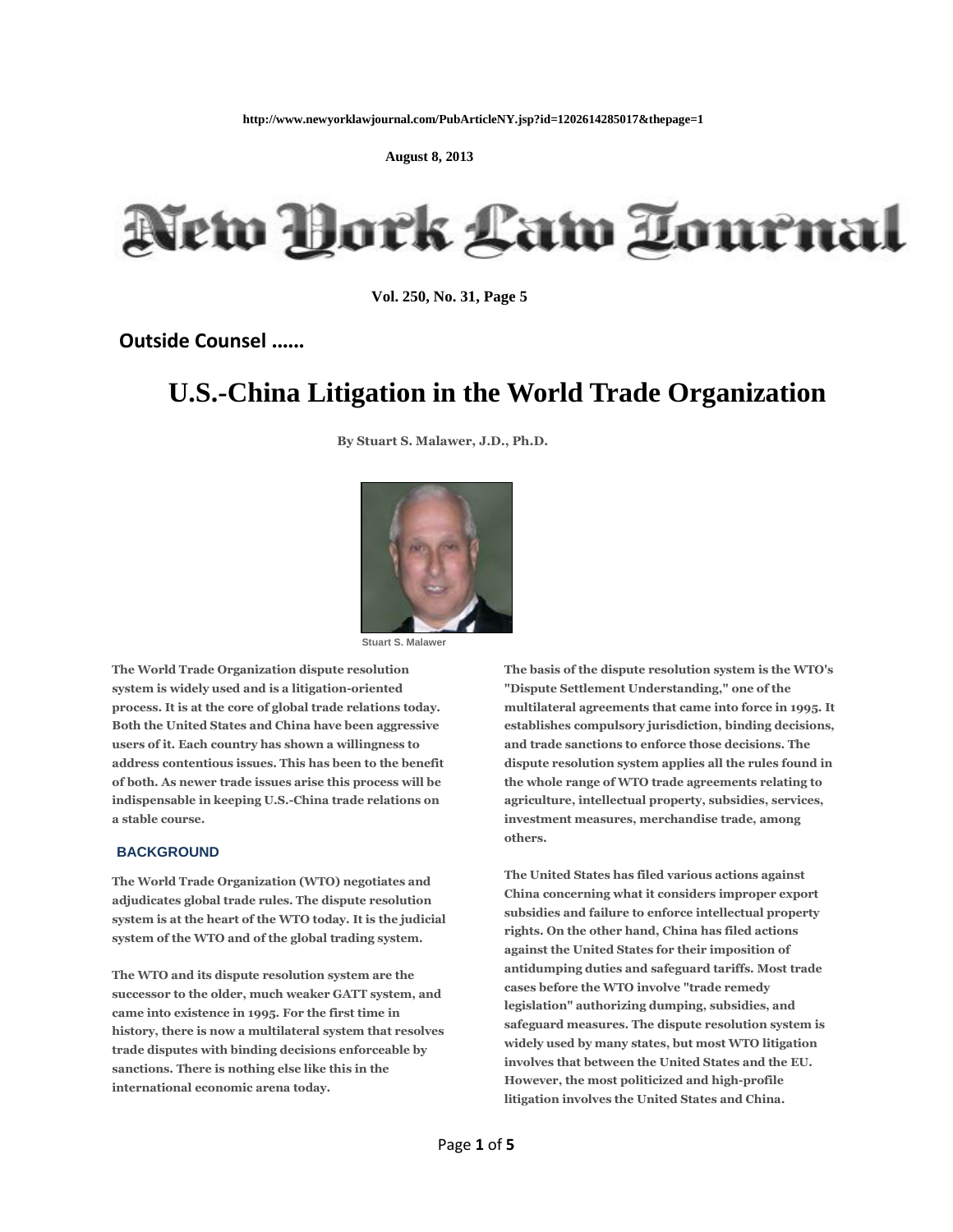**The actual dispute resolution process combines traditional negotiations and litigation and is relatively simple and quick. From start to finish this entire process takes 12 to 15 months. States file a request for consultation which involves confidential diplomatic negotiations between the parties. If consultation does not result in a settlement, the complaining party may request the establishment of a panel to hear the case. This is where the litigation takes place. However, the majority of cases requesting consultation are resolved without ever going through the full litigation process.** 

**Panel members are trade experts selected by the WTO and then chosen by the parties. The cases are decided by the panelists and not juries—a seeming adaptation of the civil-law approach to litigation. For a very long time these proceedings were closed and did not allow amicus briefs, but this has now changed.** 

**Parties may appeal the decision of the panel to the Appellate Body which is composed of members selected by the WTO. Determinations by both the panel and Appellate Body are required to be adopted by the Dispute Settlement Body, essentially the entire membership of the WTO. In reality this adoption has proven to be automatic. When a decision is finalized, the losing party is required to bring its offending measure into compliance with the decision (technically, a recommendation) which allows it to formulate the specifics of its compliance.** 

**If there is a failure to comply after a reasonable time, the complaining party may request the panel to authorize imposition of sanctions on the losing state. Most often, these sanctions are tariff surcharges on imports from the responding state until the offending measure is removed. Requests for sanctions have been very rare and, even when authorized, they have not often been imposed. States are no longer allowed to unilaterally impose trade sanctions on others unless authorized by the WTO. Only multilateral trade sanctions as authorized by the WTO are lawful under global trade law today.** 

### **BUSH AND OBAMA**

**During the last presidential election, President Barack Obama made much of his record for bringing legal actions against China and his aggressiveness in the WTO legal process as a means of enforcing global trade obligations.** 

**It is interesting to note that President Bill Clinton actually brought a far larger number of cases before the**  **WTO than either President George W. Bush or President Obama. Over eight years, Clinton brought 69 cases, whereas Bush brought 24 cases. In four years, Obama brought only 11 cases.** 

**Comparing Bush's eight years and Obama's first four years, it is clear that Obama has been more aggressive than his predecessor.**

**What is most interesting is that Obama was much more focused on China in WTO litigation than Bush. Bush brought a total of 24 cases; only seven were directed against China. Obama brought 13 cases; eight of them were against China. It is fair to conclude that Obama was very aggressive against China in his four years. I would also add that he was hyper-focused on this litigation. (WTO website, "Disputes from Countries/Territories," (Aug. 1, 2013).** 

#### **CHINA IN THE WTO**

**China has brought 11 actions against WTO members. It brought eight cases against the United States and three against the EU. However, China has been brought before the WTO more often than it has brought cases. The cases brought by China almost exclusively involved dumping and safeguard issues. "Dumping" refers to the sale of goods below fair market value and "safeguards" to actions countering a surge of imports. China argued that the United States improperly imposed dumping duties on the import of various products into the United States since they were not being sold at less than fair value. It also contended that the United States incorrectly imposed safeguard duties on import of steel and tires from China since there was no surge of such imports into the United States. The cases brought by the United States involved, among other issues, intellectual property rights, dumping, and export controls. In the 11 decided cases involving the United States and China, the United States won a total of eight cases, whereas China won three.** 

**One of the highest-profile trade issues, the valuation of the yuan, has not been submitted by the Obama administration to the WTO, despite significant demands from Congress and the public. Many in Congress contend that the yuan is undervalued against the dollar, thus allowing Chinese imports into the United States at a cheaper price. In my opinion, both the Bush and the Obama administrations understand that the WTO agreements were never intended to cover this type**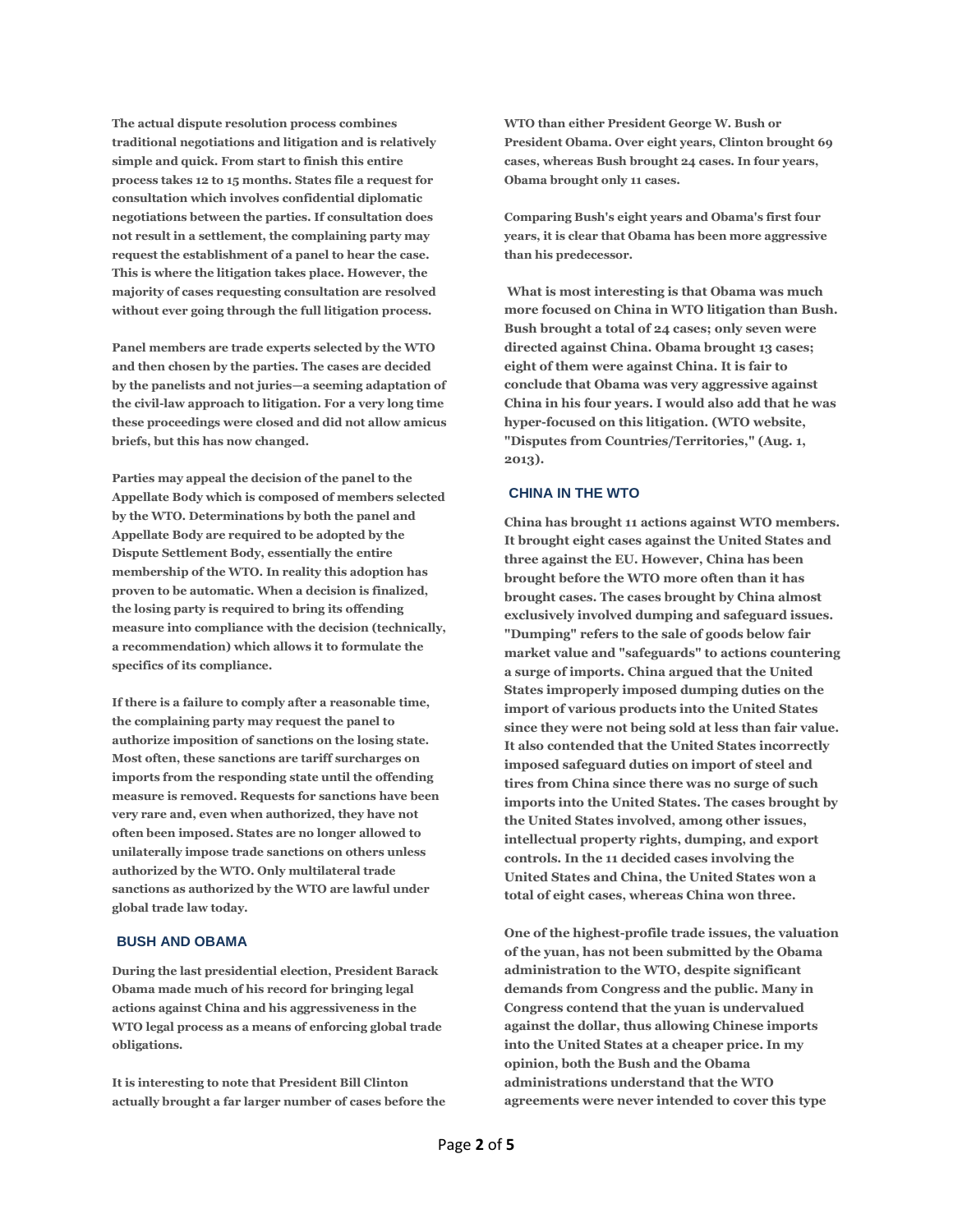**of currency-exchange issue. Similarly, no cases have been filed by China against the United States concerning U.S. restrictions on Chinese direct investment in the United States when based upon claims of national security. The WTO provides architecture for global trade relations. The WTO's central mandate is trade, not finance or investment.** 

## **OBSERVATIONS**

**The Obama administration has not filed a new case against China since the 2012 election. In contrast, both the EU<sup>1</sup> and Japan<sup>2</sup> have filed actions. Moreover, China has filed a recent action against the EU.<sup>3</sup>**

**Some observers argue that constant litigation is corrosive to the international trading system. For example, one commentator laments the fact that "more and more of the work of trade relations has shifted away from negotiations and towards litigation and arbitration."<sup>4</sup>**

**However, others have taken a more nuanced approach. An earlier skeptic recently stated, "In fact, the situation is more complex, and less worrying, than it might appear…[A] heartening amount of the litigation has actually been aimed at preventing arbitrary trade restrictions in the future… Much is aimed at obtaining rulings preventing others using 'trade defense' instruments, such as antidumping and countervailing duties as a politicized tool of arbitrary retaliation."<sup>5</sup>**

**I view U.S.-China litigation in the WTO as validating the strength and critical importance of the WTO and its dispute resolution system. China is now the second-largest economy in the world. It is expected that disputes increase with trade flows. The strength of the international system is not the absence of disputes, but the way in which they are resolved. The failure of the WTO to conclude the Doha round of negotiations, the current round of multilateral negotiations that was authorized in 2001 and aimed at the formulation of new trade rules to assist developing countries, only highlights the growth and immense historical significance of the dispute resolution system.** 

**An examination of the cases involving China shows the trade disputes that arise between it and the United States are submitted to the WTO and are resolved, either by diplomatic negotiations in the consultation stage or in the litigation phase. No** 

**enforcement actions by either country asking for sanctions have been filed under Article 22 of the Dispute Settlement Understanding.** 

**The primary focus of China's litigation in the WTO has been the United States. Nevertheless, China is paying an increasing amount of attention to the EU and other countries.<sup>6</sup> China's use of the dispute resolution system and observance of its decisions are beneficial developments in promoting a rulesbased global trading system. It shows a growing acceptance of global trade rules by China. This represents an understanding that to benefit from the global trading system it needs to follow the rules of the road.** 

#### **CONCLUSIONS**

**The WTO Annual Report for 2013<sup>7</sup> concluded, "In sum, WTO dispute settlement activity increased markedly in 2012. It is clear that WTO members, both developed and developing, continue to have a high degree of confidence in the WTO disputesettlement mechanism to resolve their disputes in a fair and efficient manner. It is also evident that members are confident that the system is capable of adjudicating a wide variety of disputes covering significant questions and complex issues."<sup>8</sup>**

**It is worthwhile to note the recent observation by Pascal Lamy, Director General of the WTO.<sup>9</sup> He argued that trade frictions are a statistical proportion of trade volumes, whereas trade disputes are a statistical proportion of trade frictions. He brushed off concerns about the increasing number of trade disputes between the United States and China. He contended that the WTO mechanism takes the heat out of disputes by utilizing a process that is rules-based, predictable, and respected.<sup>10</sup>**

**While inheriting a complex trade situation,<sup>11</sup> the Obama administration has clearly put trade at the heart of its second-term agenda.<sup>12</sup> This policy includes negotiating the Trans-Pacific Partnership (TPP) and the Trans-Atlantic Trade and Investment Partnership (TTIP). However, at the core of the administration's trade policy is its insistence on greater trade enforcement by U.S. trade agencies and the WTO, particularly with China. What is the point of negotiating rules if they are not enforced? New Secretary of State John Kerry succinctly stated, "Foreign policy is economic policy."13**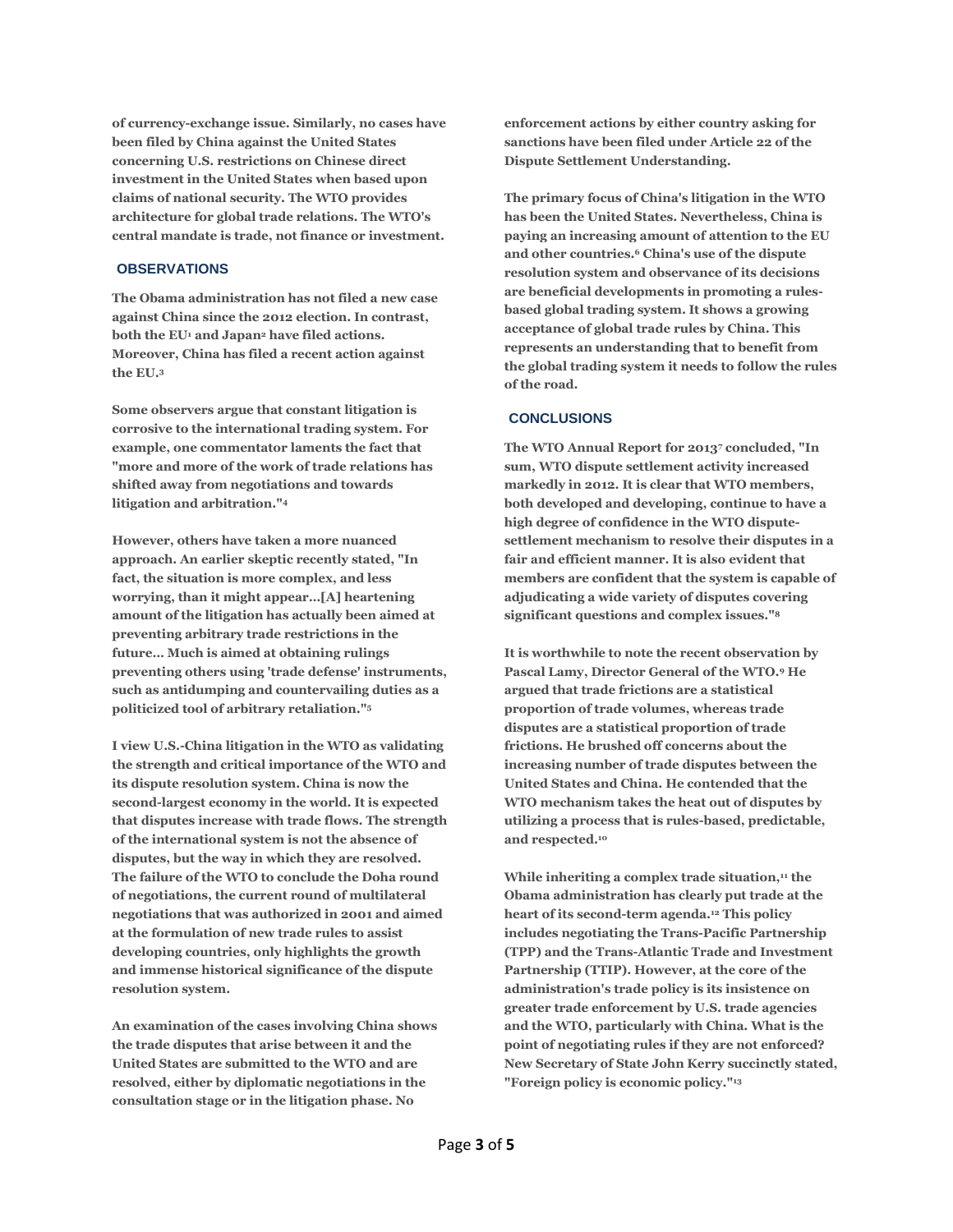**The 2012 Report to Congress on China's WTO Compliance by the USTR stated clearly the central position of WTO litigation in U.S.-China trade relations: "When trade frictions have arisen, the United States has preferred to pursue dialogue with China to resolve them. However, when dialogue with China has not led to the resolution of key trade issues, the United States has not hesitated to invoke the WTO's dispute settlement mechanism. In fact, the United States has used this mechanism against China more than any other WTO member."<sup>14</sup> This policy is set to continue under the newly appointed USTR, Michael Forman, a former member of the National Security Council.<sup>15</sup>**

**Newer trade issues are emerging swiftly. For example, the EU just filed the first case in the WTO against the Russian Federation.<sup>16</sup> (The Russian Federation joined the WTO last year.) A recent WTO panel, "Defining the Future Trade Issues," released its report in April of this year.<sup>17</sup> It enumerated nine issues, including competition policy, international investment, currencies, labor, climate change, corruption,<sup>18</sup> and coherence of international economic rules.** 

**To this list, I would add the issue of cyberespionage for commercial and economic gain as a new front in global trade wars. The Obama administration has suggested<sup>19</sup> that trade tools should be used, which would possibly involve WTO litigation.<sup>20</sup> In addition to this newer issue, I would add two additional ones: foreign direct investment and taxation. Growing foreign investment by Chinese companies has raised questions of national security.<sup>21</sup> Tax avoidance has become the scourge of many countries and international organizations.<sup>22</sup>**

**Challenges remain and are expected to continue. Those relating to the most important bilateral trade relations in the world today between the United States and China are set to grow as trade develops even more. Global transactions in a multijurisdictional world need a mechanism to resolve a wide range of business, trade, and economic issues.<sup>23</sup> In an increasingly interconnected trading system and a less hierarchical political system, cooperation through diplomacy and adjudication is preferable to outright power-politics confrontation. Each country has shown that it is willing to work with the other to apply the rules of global trade, which will need to continue as new disputes arise and newer trade issues emerge.** 

*Stuart S. Malawer, J.D., Ph.D., is a lawyer and the Distinguished Service Professor of Law and International Trade at George Mason University (School of Public Policy). His most recent book is "Global Trade and International Law" (William S. Hein & Co. 2013).*

#### **Endnotes:**

**1. DS 360.** *EU v. China* **(China A/D Duties on EU Steel Imports) (June 13, 2013).** 

**2. DS 454.** *Japan v. China* **(China A/D Duties on Japan Steel Imports) (May 24, 2013).** 

**3. DS 454.** *China v. EU* **(European Subsidies in Renewable Energy Sector) (Nov. 5, 2012).** 

**4. Beattie, "How Lawsuits Are Coming to Dictate the Terms of Trade," Financial Times (Feb. 20, 2007).** 

**5. Beattie, "Decommission the Weapons of Trade Warfare," Financial Times (Aug. 8, 2012).** 

**6. Yap and Shangguan, "China Ups Ante in Trade Spat with E.U." Wall Street Journal (June 5, 2013) (involving solar panels and wine subsidies).** 

**7. "2013 Annual Report of the World Trade Organization." 82 (WTO 2013) at [http://www.wto.org/english/res\\_e/booksp\\_e/anrep](http://www.wto.org/english/res_e/booksp_e/anrep_e/anrep13_e.pdf) [\\_e/anrep13\\_e.pdf.](http://www.wto.org/english/res_e/booksp_e/anrep_e/anrep13_e.pdf)**

**8. Id. 89.** 

**9. Politi, "Lamy Dismisses Rise in U.S.-China Disputes," Financial Times (Oct. 1, 2012).** 

**10. Id.** 

**11. Schneider, "Inheriting a Complex Trade Agenda," Washington Post (June 22, 2013).** 

**12. McGregor, "Obama Puts Trade at Heart of Agenda," Financial Times (Feb. 5, 2013).** 

**13. Gordon, "Kerry Links Economics to Foreign Policy," New York Times (Jan. 25, 2013).** 

**14. "2012 Report to Congress on China's WTO Compliance," (USTR) (December 2012).**